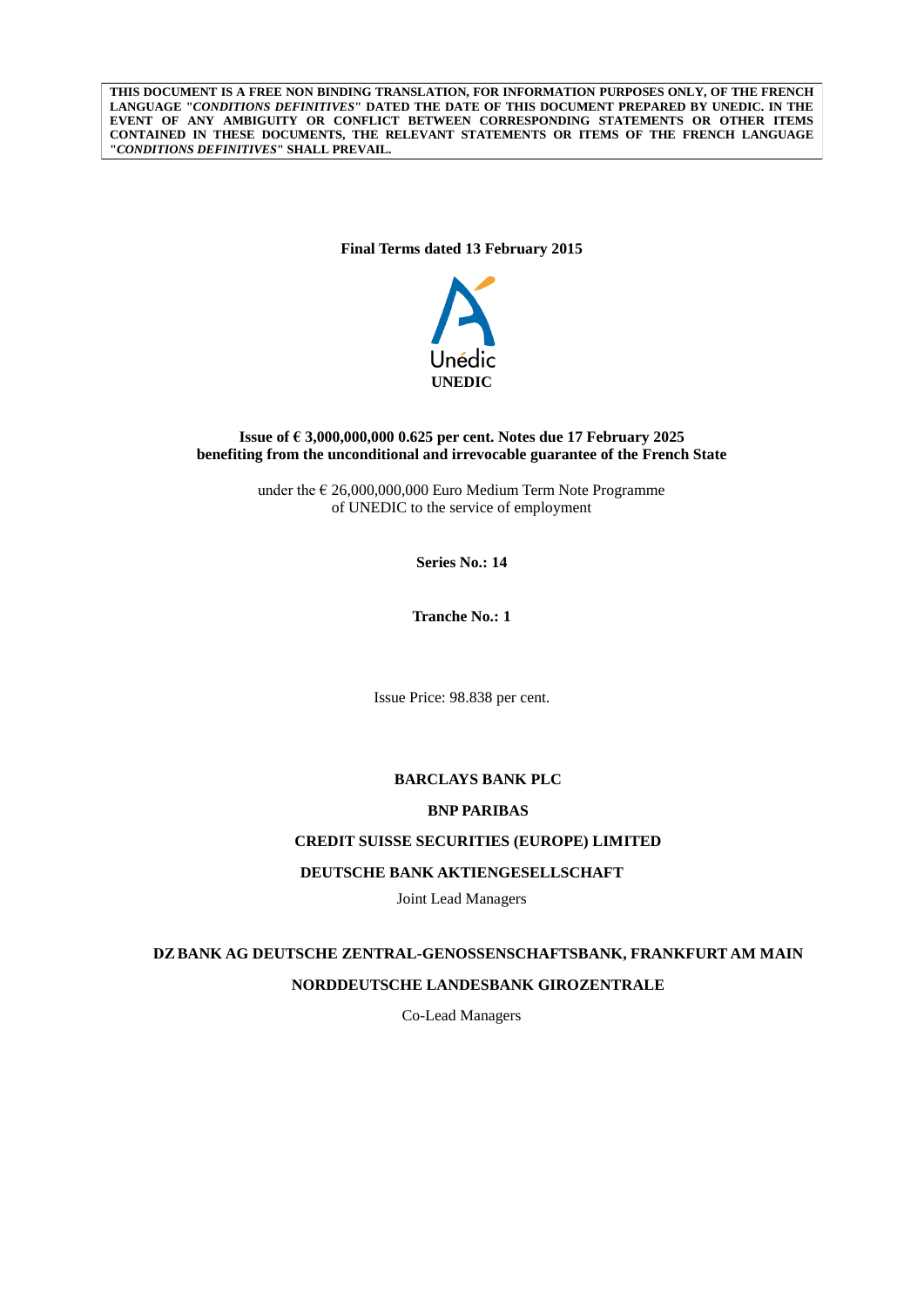## **PART A – CONTRACTUAL TERMS**

Terms used herein shall be deemed to be defined as such for the purposes of the Terms and Conditions set forth in the Base Prospectus dated 6 February 2015 (which received on that date the visa of the *Autorité des marchés financiers* number 15-046) which constitutes a base prospectus for the purposes of the Directive 2003/71/EC of the European Parliament and of the Council of 4 November 2003, as amended (which includes the amendments made by Directive 2010/73/EU of the European Parliament and of the Council of 24 November 2010, to the extent that such amendments have been implemented in a Member State of the European Economic Area) (the "**Prospectus Directive**").

This document constitutes the Final Terms relating to the issue of the notes (the "**Notes**") described hereafter for the purposes of Article 5.4 of the Prospectus Directive 2003/71/EC and contains the definitive terms of the Notes. These Final Terms supplement the Base Prospectus dated 6 February 2015 relating to the Programme of issuance and must be read in conjunction therewith.

The Final Terms and the Base Prospectus are available for viewing on the websites of (a) the *Autorité des marchés financiers* (www.amf-france.org) and (b) the Issuer (www.unedic.org), and during normal business hours at the registered office of the Issuer and at the specified office of the Paying Agent(s) where copies may be obtained.

| 1. | <b>Issuer:</b> |                                  | <b>UNEDIC</b>                                                                                                                                                                                                                                                                                                                                                                                                 |
|----|----------------|----------------------------------|---------------------------------------------------------------------------------------------------------------------------------------------------------------------------------------------------------------------------------------------------------------------------------------------------------------------------------------------------------------------------------------------------------------|
| 2. | Guarantee:     |                                  | Applicable                                                                                                                                                                                                                                                                                                                                                                                                    |
|    |                |                                  | Unconditional and irrevocable guarantee from the<br>French State granted pursuant to Article 111 of the<br>law no. 2014-1655 dated 29 December 2014<br>(French loi de finances rectificative pour 2014) and<br>Article 1 of the Order (arrêté) of the Minister for<br>Finance and Public Accounts dated 28 January<br>2015 published in the Journal Officiel of the<br>Republic of France on 31 January 2015. |
| 3. | (i)            | <b>Series Number:</b>            | 14                                                                                                                                                                                                                                                                                                                                                                                                            |
|    | (ii)           | <b>Tranche Number:</b>           | $\mathbf{1}$                                                                                                                                                                                                                                                                                                                                                                                                  |
| 4. |                | <b>Specified Currency:</b>       | Euro (" $\epsilon$ ")                                                                                                                                                                                                                                                                                                                                                                                         |
| 5. |                | <b>Aggregate Nominal Amount:</b> |                                                                                                                                                                                                                                                                                                                                                                                                               |
|    | (i)            | Series:                          | € 3,000,000,000                                                                                                                                                                                                                                                                                                                                                                                               |
|    | (ii)           | Tranche:                         | € 3,000,000,000                                                                                                                                                                                                                                                                                                                                                                                               |
| 6. |                | <b>Issue proceeds:</b>           |                                                                                                                                                                                                                                                                                                                                                                                                               |
|    | (i)            | Gross issue proceeds:            | € 2,965,140,000                                                                                                                                                                                                                                                                                                                                                                                               |
|    | (ii)           | Estimated net issue proceeds:    | € 2,959,890,000                                                                                                                                                                                                                                                                                                                                                                                               |
| 7. |                | <b>Issue Price:</b>              | 98.838 per cent. of the Aggregate Nominal Amount                                                                                                                                                                                                                                                                                                                                                              |
| 8. |                | <b>Denomination:</b>             | € 100,000                                                                                                                                                                                                                                                                                                                                                                                                     |
| 9. |                | <b>Number of Notes issued:</b>   | 30,000                                                                                                                                                                                                                                                                                                                                                                                                        |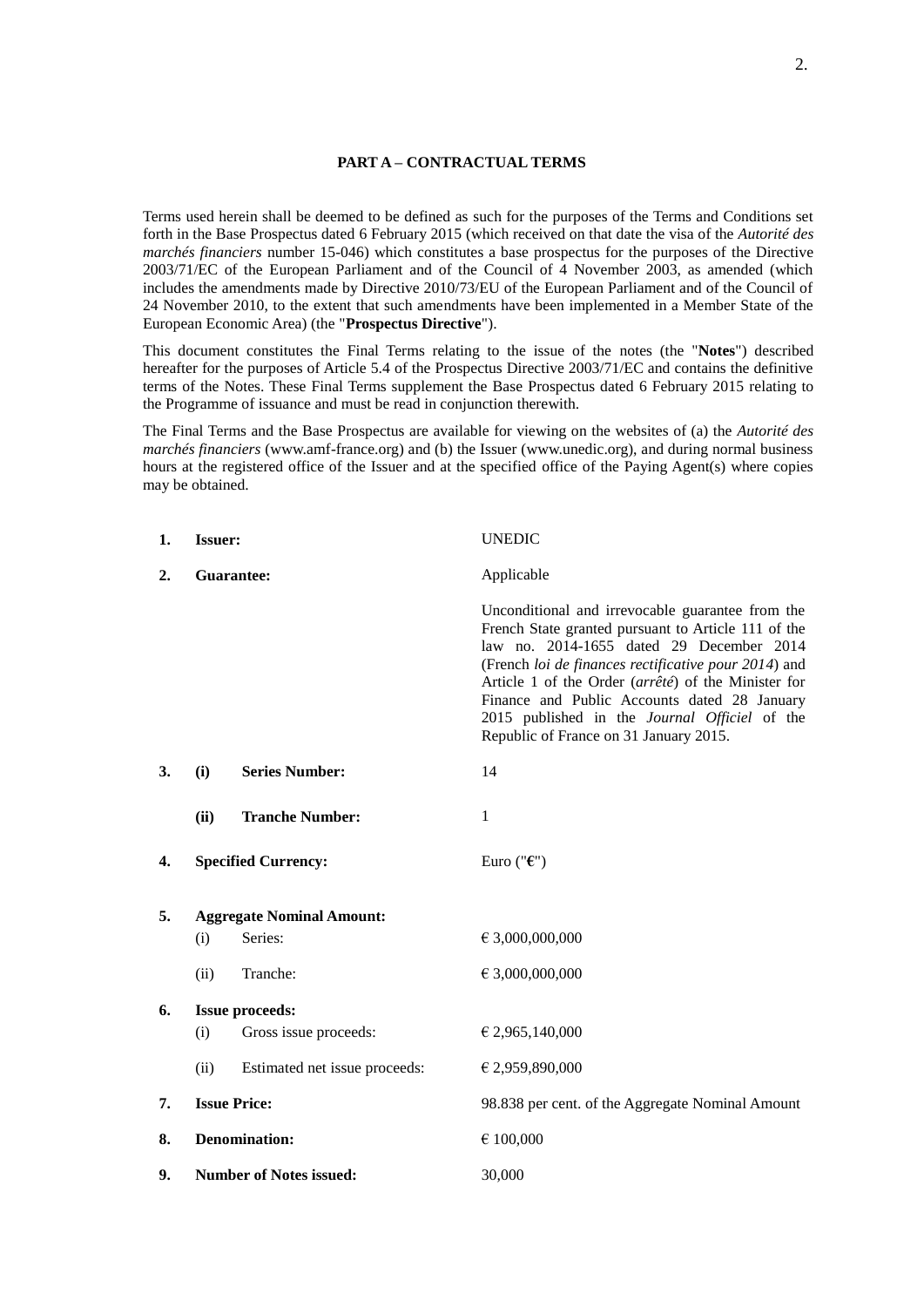| 10.        | (i)<br><b>Issue Date:</b>                                                                                   | 17 February 2015                                                                                                                                                                                                                                                               |
|------------|-------------------------------------------------------------------------------------------------------------|--------------------------------------------------------------------------------------------------------------------------------------------------------------------------------------------------------------------------------------------------------------------------------|
|            | <b>Interest Commencement Date:</b><br>(ii)                                                                  | <b>Issue Date</b>                                                                                                                                                                                                                                                              |
| 11.        | <b>Maturity Date:</b>                                                                                       | 17 February 2025                                                                                                                                                                                                                                                               |
| 12.        | <b>Interest Basis:</b>                                                                                      | 0.625 per cent. per annum Fixed Rate (further<br>particulars specified below)                                                                                                                                                                                                  |
| <b>13.</b> | <b>Redemption/Payment Basis:</b>                                                                            | Redemption at par                                                                                                                                                                                                                                                              |
| 14.        | of<br><b>Change</b><br><b>Interest</b><br><b>Basis</b><br><sub>or</sub><br><b>Redemption/Payment Basis:</b> | Not Applicable                                                                                                                                                                                                                                                                 |
| 15.        | <b>Option:</b>                                                                                              | Not Applicable                                                                                                                                                                                                                                                                 |
| 16.        | Date of authorisations for issuance of<br>Notes:                                                            | Decision of the Board of directors dated 27 June<br>2014 setting the terms for determining the<br>characteristics of the issue and authorising, from<br>January 2015 until January 2016, Vincent Destival,<br>directeur général of the Issuer, to determine its final<br>terms |
| 17.        | <b>Method of distribution:</b>                                                                              | Syndicated                                                                                                                                                                                                                                                                     |

# **PROVISIONS RELATING TO INTEREST PAYABLE**

| 18. |       | <b>Fixed Rate Notes Provisions:</b>                                  | Applicable                                                       |
|-----|-------|----------------------------------------------------------------------|------------------------------------------------------------------|
|     | (i)   | Rate of Interest:                                                    | 0.625 per cent. <i>per annum</i> payable annually in<br>arrear   |
|     | (ii)  | <b>Interest Payment Dates:</b>                                       | 17 February in each year                                         |
|     | (iii) | <b>Fixed Coupon Amounts:</b>                                         | € 625 per € 100,000 in Denomination                              |
|     | (iv)  | Broken Amount(s):                                                    | Not Applicable                                                   |
|     | (v)   | Day Count Fraction:                                                  | Actual/Actual - ICMA                                             |
|     | (vi)  | <b>Determination Dates:</b>                                          | February in each year commencing<br>17<br>on<br>17 February 2016 |
|     |       | (vii) Other terms relating to the method<br>of calculating interest: | Not Applicable                                                   |
| 19. |       | <b>Floating Rate Notes Provisions:</b>                               | Not Applicable                                                   |
|     |       | PROVISIONS RELATING TO REDEMPTION                                    |                                                                  |
| 20. |       | <b>Call Option:</b>                                                  | Not Applicable                                                   |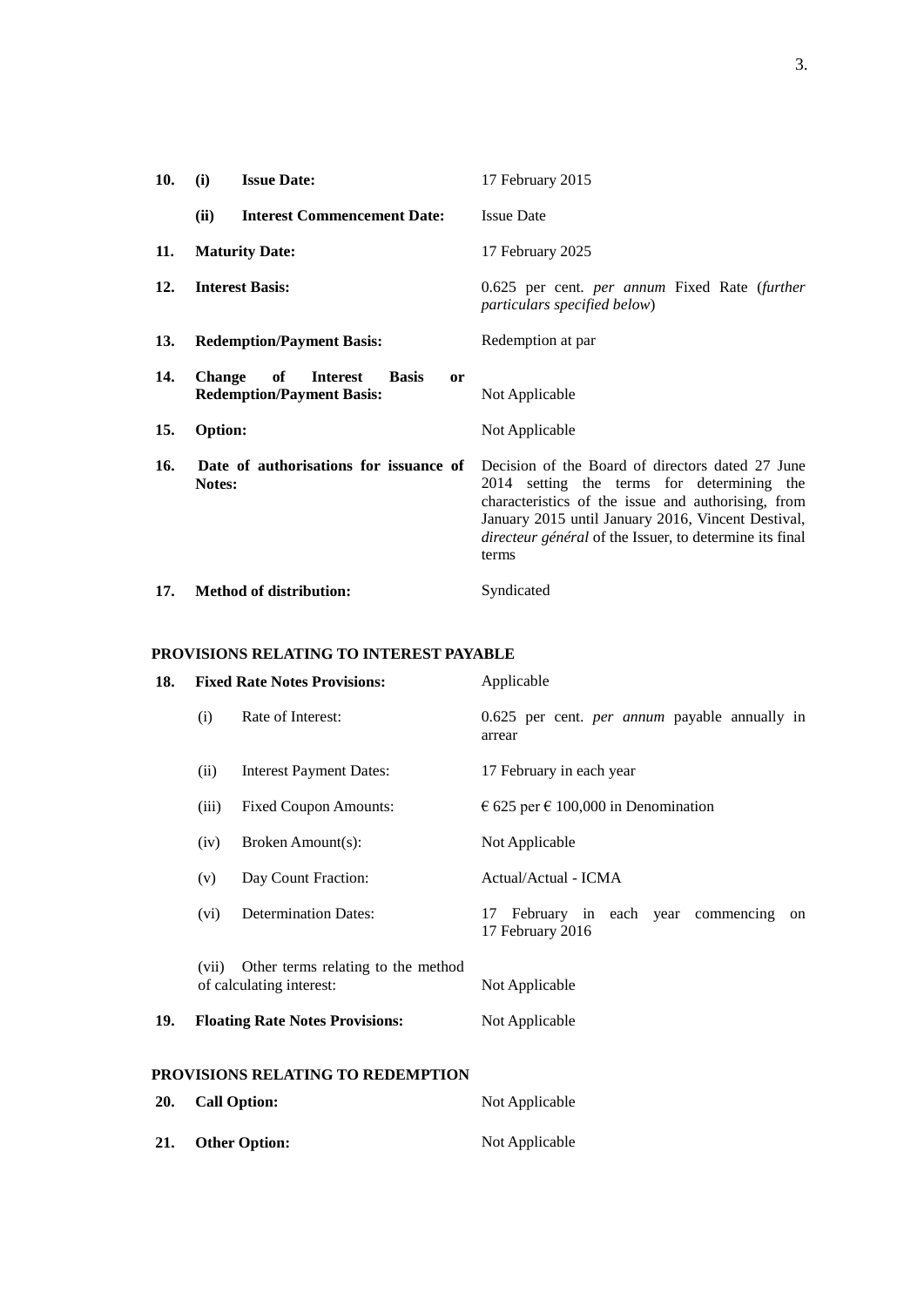| <b>23.</b> | <b>Early Redemption Amount:</b>              |
|------------|----------------------------------------------|
|            | Early Redemption Amount(s) of each Note      |
|            | payable on redemption for taxation reasons   |
|            | or on event of default or other early        |
|            | redemption and/or the method of              |
|            | calculating the same and/or any other        |
|            | terms (if required or if different from that |

## **GENERAL PROVISIONS APPLICABLE TO THE NOTES**

#### **24. Form of Notes:**

(i) Form of Notes: Dematerialised Notes in bearer form (*au porteur*) (ii) Registration Agent: Not Applicable

set out in the Conditions): As specified in Condition 7 of the Terms and

- **25. Financial Centre(s) or other special provisions relating to payment dates for the purposes of Condition 8(d):** Not Applicable
- **26. Redenomination, renominalisation and reconventioning provisions:** Not Applicable
- **27. Consolidation provisions:** Not Applicable
- 

**28.** *Masse* **(Condition 12):** The name and address of the initial Representative of the *Masse* are:

> MASSQUOTE S.A.S.U. RCS 529 065 880 Nanterre 7bis rue de Neuilly F-92110 Clichy

Mailing address : 33, rue Anna Jacquin 92100 Boulogne-Billancourt France Represented by its Chairman

The name and address of the alternate Representative of the *Masse* are:

Gilbert Labachotte 8 Boulevard Jourdan 75014 Paris France

The Representative of the *Masse* will perceive a remuneration of € 450 *per annum* (excluding VAT) with respect to its appointment as Representative.

**22. Final Redemption Amount of each Note:** € 100,000 per Note of € 100,000 Denomination

Conditions of the Base Prospectus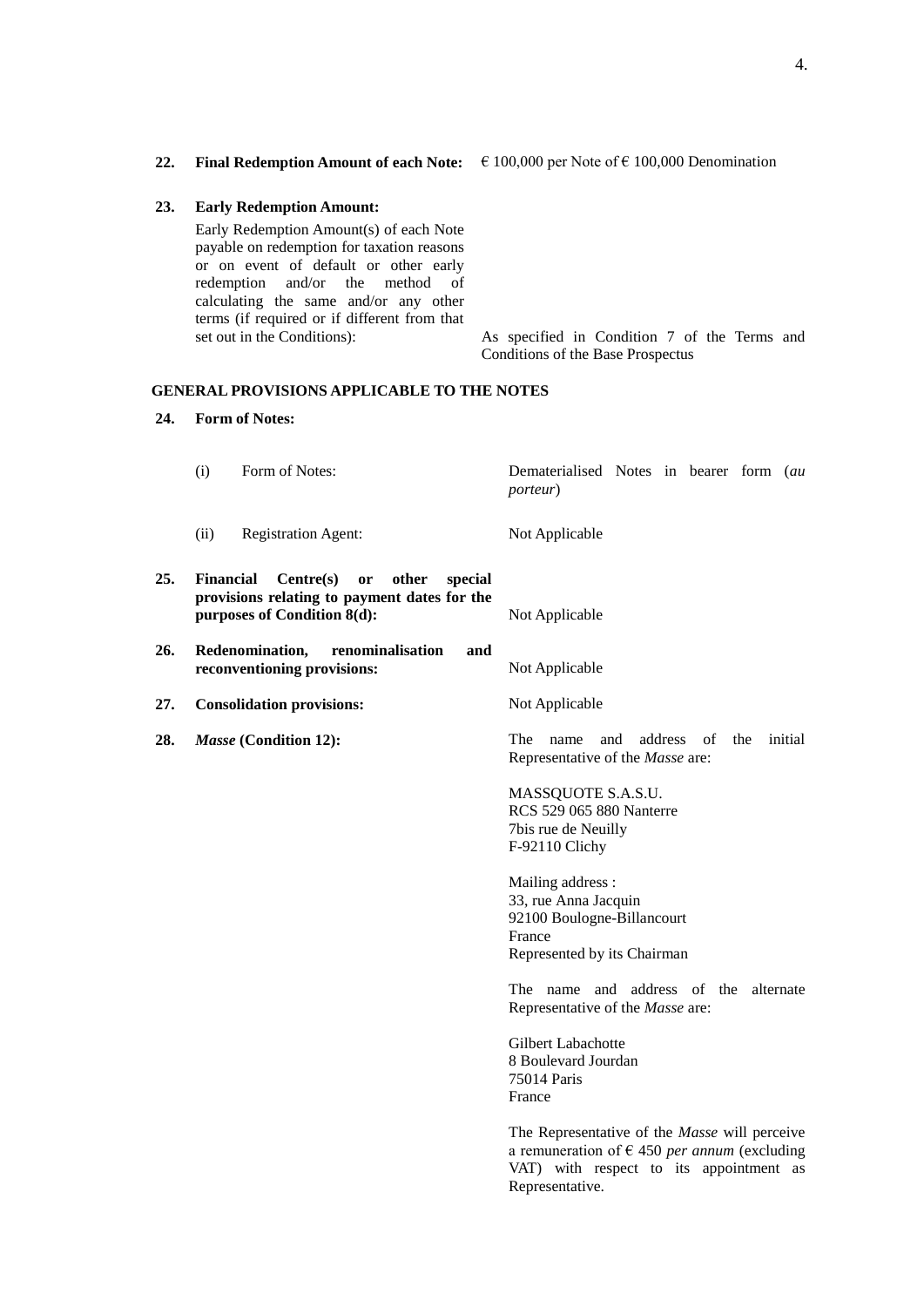| 29. | <b>Other final terms:</b>          |                                                                             | Not Applicable                                                                                                                                                |  |
|-----|------------------------------------|-----------------------------------------------------------------------------|---------------------------------------------------------------------------------------------------------------------------------------------------------------|--|
|     | <b>DISTRIBUTION</b>                |                                                                             |                                                                                                                                                               |  |
| 30. | (i)                                | If syndicated, names of Managers:                                           | <b>Joint Lead Managers</b><br><b>Barclays Bank PLC</b><br><b>BNP</b> Paribas<br>Credit Suisse Securities (Europe) Limited<br>Deutsche Bank Aktiengesellschaft |  |
|     |                                    |                                                                             | <b>Co-Lead Managers</b><br>DZ BANK AG Deutsche Zentral-<br>Genossenschaftsbank, Frankfurt am Main<br>Norddeutsche Landesbank Girozentrale                     |  |
|     | (ii)<br>(iii)                      | Date of the subscription agreement:<br><b>Stabilising Manager (if any):</b> | 13 February 2015<br><b>Barclays Bank PLC</b>                                                                                                                  |  |
| 31. | If non-syndicated, name of Dealer: |                                                                             | Not Applicable                                                                                                                                                |  |

## **PURPOSE OF FINAL TERMS**

These Final Terms comprise the final terms required for issue and admission to trading on Euronext Paris of the Notes described herein pursuant to the Euro 26,000,000,000 Euro Medium Term Note Programme of UNEDIC to the service of employment.

## **RESPONSIBILITY**

The Issuer accepts responsibility for the information contained in these Final Terms.

Signed on behalf of UNEDIC:

By: ............................................

Duly authorised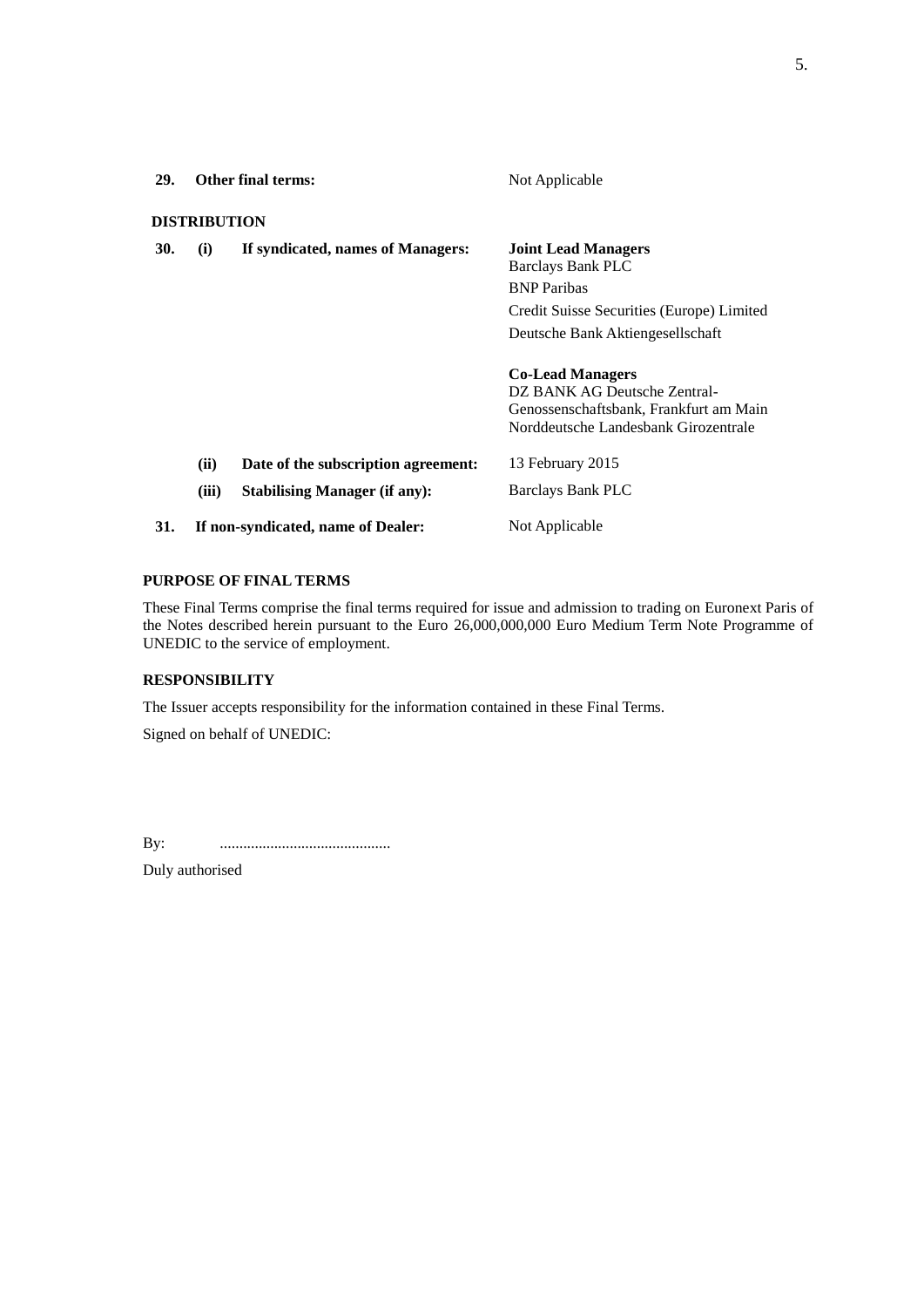## **PART B – OTHER INFORMATION**

## **1. ADMISSION TO TRADING**

 $2.$ 

| (i)            | (a)                                                            | Admission to trading:                                                                                                                                                                                             | Application has been made by the Issuer (or on its<br>behalf) for the Notes to be admitted to trading on<br>Euronext Paris with effect from 17 February 2015.       |
|----------------|----------------------------------------------------------------|-------------------------------------------------------------------------------------------------------------------------------------------------------------------------------------------------------------------|---------------------------------------------------------------------------------------------------------------------------------------------------------------------|
|                | (b)                                                            | Regulated Markets or equivalent<br>which.<br>markets<br>to<br>the<br>on<br>knowledge of the Issuer, securities<br>of the same class of the Notes to<br>be admitted to trading are already<br>admitted to trading: | Not Applicable                                                                                                                                                      |
|                |                                                                |                                                                                                                                                                                                                   |                                                                                                                                                                     |
| (ii)           | Estimate of total expenses related to<br>admission to trading: |                                                                                                                                                                                                                   | € 7,000                                                                                                                                                             |
| (iii)          |                                                                | Additional<br>publication<br><b>Base</b><br>of<br>Prospectus and Final Terms:                                                                                                                                     | Not Applicable                                                                                                                                                      |
| <b>RATINGS</b> |                                                                |                                                                                                                                                                                                                   |                                                                                                                                                                     |
| Ratings:       |                                                                |                                                                                                                                                                                                                   | The Notes to be issued are expected to be rated by<br>Standard & Poor's Credit Market France SAS,<br>Moody's Investors Service Limited and Fitch's<br>France S.A.S: |
|                |                                                                |                                                                                                                                                                                                                   | S & P: AA                                                                                                                                                           |
|                |                                                                |                                                                                                                                                                                                                   | Moody's: Aa1                                                                                                                                                        |
|                |                                                                |                                                                                                                                                                                                                   | Fitch: AA                                                                                                                                                           |
|                |                                                                |                                                                                                                                                                                                                   |                                                                                                                                                                     |

In accordance with Regulation (EC) No 1060/2009 dated 16 September 2009 of the European Parliament and of the Council, each of Standard & Poor's Credit Market France SAS, Moody's Investors Service Limited and Fitch France S.A.S. is included in the list of registered credit rating agencies published on the European Securities and Markets Authority's website.

## **3. INTERESTS OF NATURAL AND LEGAL PERSONS INVOLVED IN THE ISSUE**

Save as discussed in "Subscription and Sale" of the Base Prospectus, so far as the Issuer is aware, no person involved in the offer of the Notes has an interest material to the offer.

## **4. REASONS FOR THE OFFER**

Reasons for the offer: See "Use of Proceeds" wording in Base Prospectus.